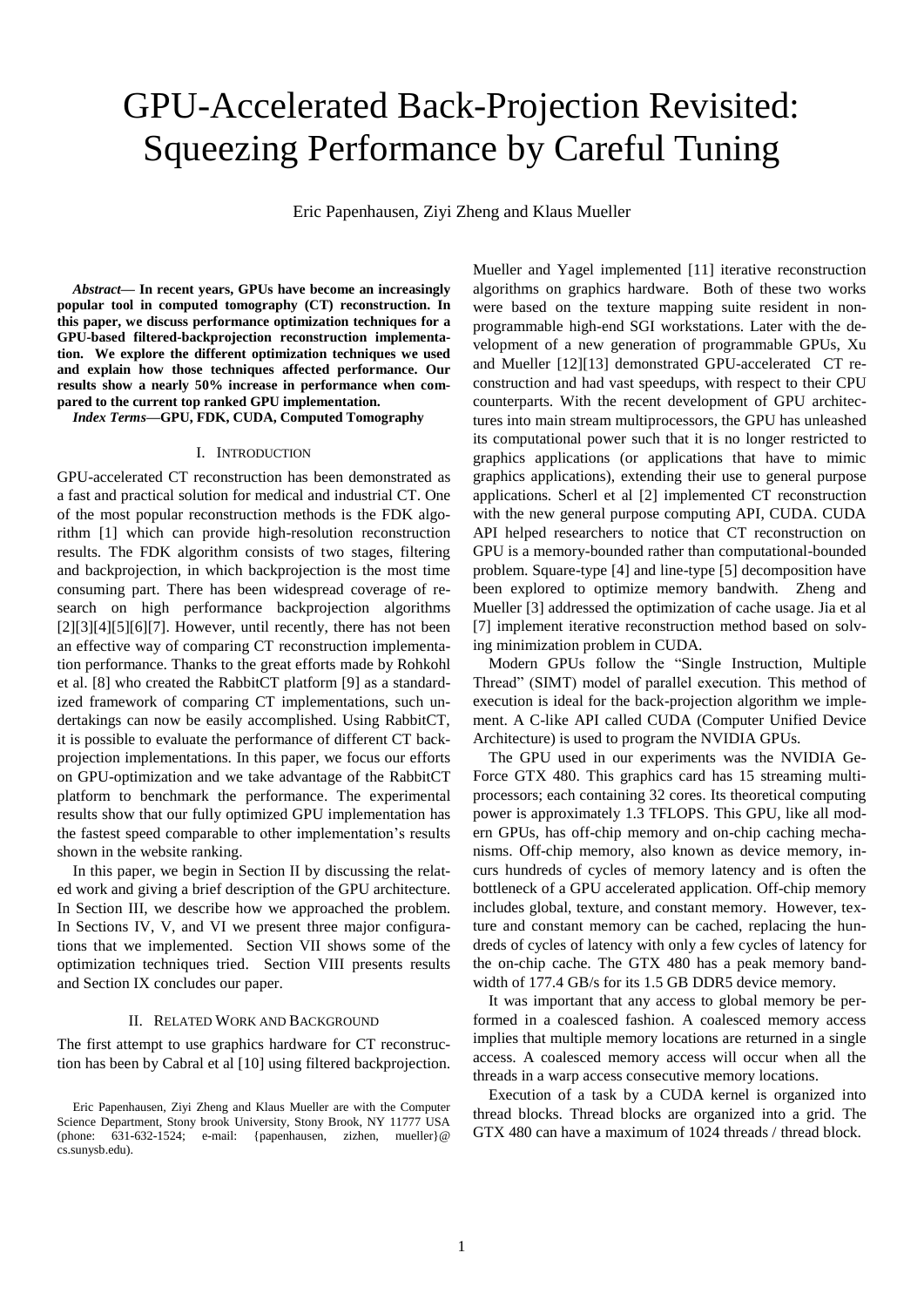### III. OVERALL METHODOLOGY

Our implementation is loosely based on the work performed in [\[4\].](#page-3-2) We use a voxel parallelism approach in which each thread block would calculate a section of the three dimensional image. More specifically, each thread computes an array of voxels in the Z direction as shown in figure 1. After experimenting with different thread block dimensions, we found that a dimension of  $16 \times 16 \times 4$  yielded the best performance.

We quickly realized, however, that memory bandwidth was the bottleneck. We turned our focus to reducing the total number of global memory accesses. Access to global memory can take 400 to 600 clock cycles of memory latency. In the naïve GPU implementation, we have 15 global memory accesses per kernel invocation. Our fully optimized configuration, however, only has two global memory accesses per kernel invocation. We experimented with un-coalesced memory accesses and found that it reduced performance by up to 60 percent.



Figure 1. Voxel-driven method in back-projection.

#### IV. NAÏVE CONFIGURATION

The RabbitCT website [\[9\]](#page-3-5) provided us with a simple CPU implementation of the backprojection algorithm and a dataset containing 496 projections. We decided to develop a naïve GPU based implementation so we could see the effects of further optimizations. For each kernel invocation, this configuration involved storing both the projection image **I**, and its corresponding projection matrix **A**, in global memory.

Figure 2 shows pseudo code for this method. This implementation has many global memory accesses. There are approximately four floating-point operations per memory access. Increasing the number of operations per memory access is critical in memory intensive applications such is this. In this configuration, we do not fully use all the capabilities the GPU has to offer. We explicitly wrote code to perform bilinear interpolation. The GPU has a hardware mechanism dedicated to performing interpolation. By performing interpolation explicitly, we increase the number of registers needed by the kernel. This led to a decrease in occupancy.

Occupancy is very important when it comes to performance. The number of threads that can run on a streaming multiprocessor determines occupancy. Occupancy is critical in latency hiding. A high occupancy indicates that many warps fit into a single streaming multiprocessor. This allows the GPU to hide latency incurred by memory accesses of one warp, by allowing another warp to execute. Occupancy has a number of limiting factors. In our experience, the most common limiting factor is register usage. Although a high occupancy does not always lead to an increase in performance, its role in memory intensive programs is critical.

*row = blockIdx.y \* blockDim.y + threadIdx.y col = blockIdx.x \* blockDim.x + threadIdx.x*  $FOR k = 0$  to L *x = O\_L +col \* R\_L*  $y = O_L + row * R_L$  $z = O\_L + k * R\_L$ *w = A[2] \* x + A[5] \* y + A[8] \* z + A[11]*  $u = (A[0] * x + A[3] * y + A[6] * z + A[9]) / w$  $v = (A[1] * x + A[4] * y + A[7] * z + A[10]) / w$ *result = interpolate (u, v)*  $result = result / w<sup>2</sup>$  $f_L[k * L^2 + row * L + col] += result$ *END*

Figure 2: Pseudo-code for the naïve configuration. The call to "interpolate" is the implemented interpolation algorithm from [8].

#### V. APPLICATION SPECIFIC INTEGRATED CIRCUITS

This configuration addresses some of the issues presented in Section IV. Our implementation utilizes Application Specific Integrated Circuits (ASICs) on the GPU for fast 2D texture interpolation. This is done through the use of texture memory and constant memory. ASICs are special circuits that are designed for a specific task. In this configuration, we store the projection image **I**, in texture memory. Texture memory is cached, and allows us to take advantage of the GPU's hardware interpolation mechanism.

Figure 3 shows the pseudo code for this implementation. We can see that the interpolation method from figure 1 has been replaced with a call to the tex2D method. This method performs bilinear interpolation for us.

```
texture<float, 2> texRef
__constant__ float A[12]
row = blockIdx.y * blockDim.y + threadIdx.y
col = blockIdx.x * blockDim.x + threadIdx.x
FOR k = 0 to L
     result = f_L[k * L^2 + row * L + col]x = O\_L + col * R\_Ly = O\_L + row * R\_Lz = O_L + k * R_L
     w = A[2] * x + A[5] * y + A[8] * z + A[11]
     u = (A[0] * x + A[3] * y + A[6] * z + A[9]) / wv = (A[1] * x + A[4] * y + A[7] * z + A[10]) / wresult += tex2D ( texRef, (u + 0.5), (v + 0.5)) / w^2f_{L}[k * L^2 + row * L + col] = result
```


### Figure 3: Pseudocode for the ASIC implementation

The use of texture memory and its interpolation mechanism gave us a large performance increase for a few reasons. First, the hardware based bilinear interpolation is faster than the user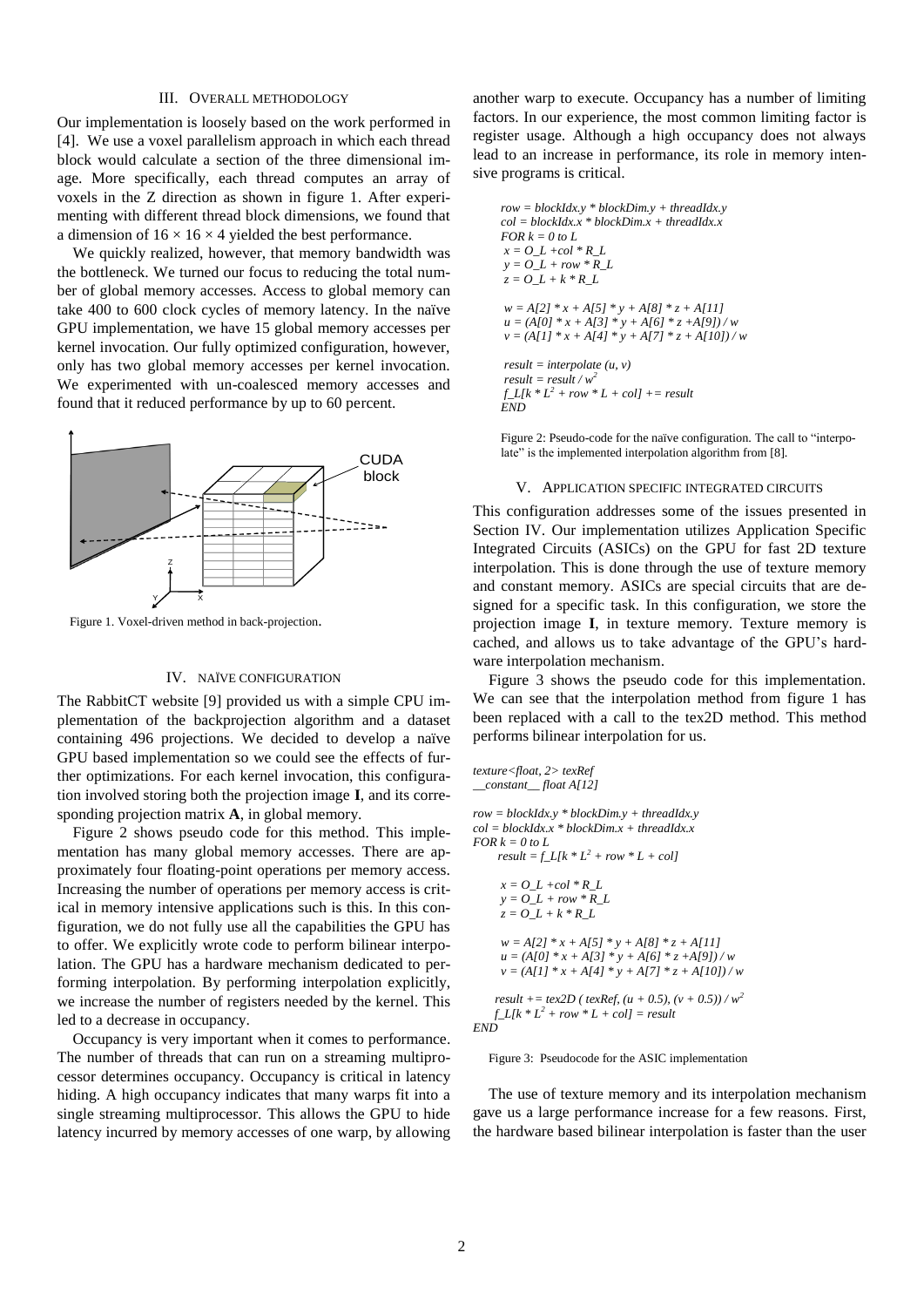implemented interpolation from Section IV. Second, this allowed us to free up registers, which led to an increase in occupancy. Finally, since texture memory is cached, memory latency was only incurred on a cache miss. It is also important to note that the CUDA based interpolation described in [\[14\],](#page-3-12) is slightly different from the method of interpolation of [\[8\].](#page-3-4) This is why we add the coordinates in the tex2D method by 0.5.

We store the projection matrix **A** in constant memory. Constant memory is also cached and works best when each thread is accessing the same memory location. The use of constant memory yielded a significant performance increase; even before texture memory was used. The use of constant and texture memory allowed us to reduce the total number of global memory accesses to two per kernel invocation. This is, however, a lower bound because each cache miss will incur a global memory access.

### VI. MULTIPLE PROJECTIONS

While examining our implementation from Section V, we realized that for each kernel invocation, a given thread operated on the same array of voxels. The only difference was in the data provided by the projection image **I**, and the projection matrix **A**. With this information, we saw an opportunity to further increase performance by letting the GPU operate on multiple projections for each kernel invocation.

After some experimentation, we found that passing 4 projections per kernel invocation yielded the best performance. The benefits are that this reduces the total number of global memory accesses as well as the total number of kernel invocations by a factor of 4. The pseudo code in Figure 4 shows that there are still two global memory accesses per kernel invocation; however, each memory access is being used more effectively because we are operating on 4 projections instead of 1.

*texture<float, 2> tRef, tRef2, tRef3, tRef4 \_\_constant\_\_ float A[48] row = blockIdx.y \* blockDim.y + threadIdx.y col = blockIdx.x \* blockDim.x + threadIdx.x*  $FOR k = 0$  to L  $result = f_L[k * L^2 + row * L + col]$  $x = O\_L + col * R\_L$  $y = O\_L + row * R\_L$  $z = O\_L + k * R\_L$ *// mapping voxel (x,y,z) to projection 1 and backproject w = A[2] \* x + A[5] \* y + A[8] \* z + A[11] u = (A[0] \* x + A[3] \* y + A[6] \* z +A[9]) / w v = (A[1] \* x + A[4] \* y + A[7] \* z + A[10]) / w result* +=  $tex2D (tRef, (u + 0.5), (v + 0.5)) / w^2$ .  *//repeat for projection 2 with A[12-23] and tRef2 //repeat for projection 3 with A[24-35] and tRef3 // mapping voxel (x,y,z) to projection 4 and backproject w = A[38] \* x + A[41] \* y + A[44] \* z + A[47] u = (A[36] \* x + A[39] \* y + A[42] \* z +A[45]) / w v = (A[37] \* x + A[40] \* y + A[43] \* z + A[46]) / w result* += *tex*2D ( *tRef4*,  $(u + 0.5)$ ,  $(v + 0.5)$ ) /  $w^2$  $f_{L}[k * L^{2} + row * L + col] = result$ 

*END*

Figure 4: Pseudocode for the fully optimized configuration.

We found that operating on more than four projections led to significant performance degradation. This is because there is a decrease in occupancy. We found that the more computations the kernel was performing, the more registers the compiler was using. At five projections, the occupancy fell below 0.5. This offset any performance gains realized earlier in this section.

# VII. OPTIMIZATIONS

Many of the optimization techniques we employed yielded relatively small performance gains. Some optimization techniques yielded no performance gains. The most effective techniques were those that attempted to optimize memory bandwidth. In fact, some of the most effective optimizations were "common sense" optimizations. One such optimization was simply copying the result from the GPU only after the last projection was operated on.

Pre-fetching was another important technique we used. The pseudo code in figures 3 and 4 both employ pre-fetching. The latency of the read at the top of the loop can be hidden by the computation following it. The compiler is not sophisticated enough to determine whether pre-fetching will be an effective optimization, and so it is up to the developer to make it explicit. The naïve configuration of figure 2 does not employ prefetching. With this configuration, there is a global memory read followed by a memory write. We found that it is usually best to try and separate memory accesses to give the GPU an opportunity to hide the latency.

Another effective technique we used was to allocate the result array, **f** L, as page-locked. Page locked memory forces the operating system to store this data on one contiguous page of memory. This has the benefit of eliminating the need for page swaps by the operating system. By allocating memory as pagelocked, memory copies from the device to host, and host to device, are faster. Page locked memory reduced the total runtime by 0.8 seconds. It is important to note, however, that excessive use of page-locked memory will reduce overall system performance.

There were optimizations that we tried that gave us no performance benefits. Techniques like loop unrolling and fastmath were not effective. This is because these techniques focus on reducing the total number of instructions. Since this is a memory intensive application, there were not enough instructions to begin with to hide the memory latency. Any technique that increases instruction throughput would see little to no performance impact.

# VIII. RESULTS

We reconstructed two volumes,  $256^3$  and  $512^3$ . We will show the runtimes of the various configurations presented throughout this paper. We will also compare our results to the current best known implementation from [5]. The experiments were conducted on an NVIDIA GTX 480 GPU, programmed with CUDA 3.0 runtime API and with an Intel Core 2 Duo CPU @ 2.66GHz. We built the program in 32bit mode.

Table I shows the runtimes of the various configurations we